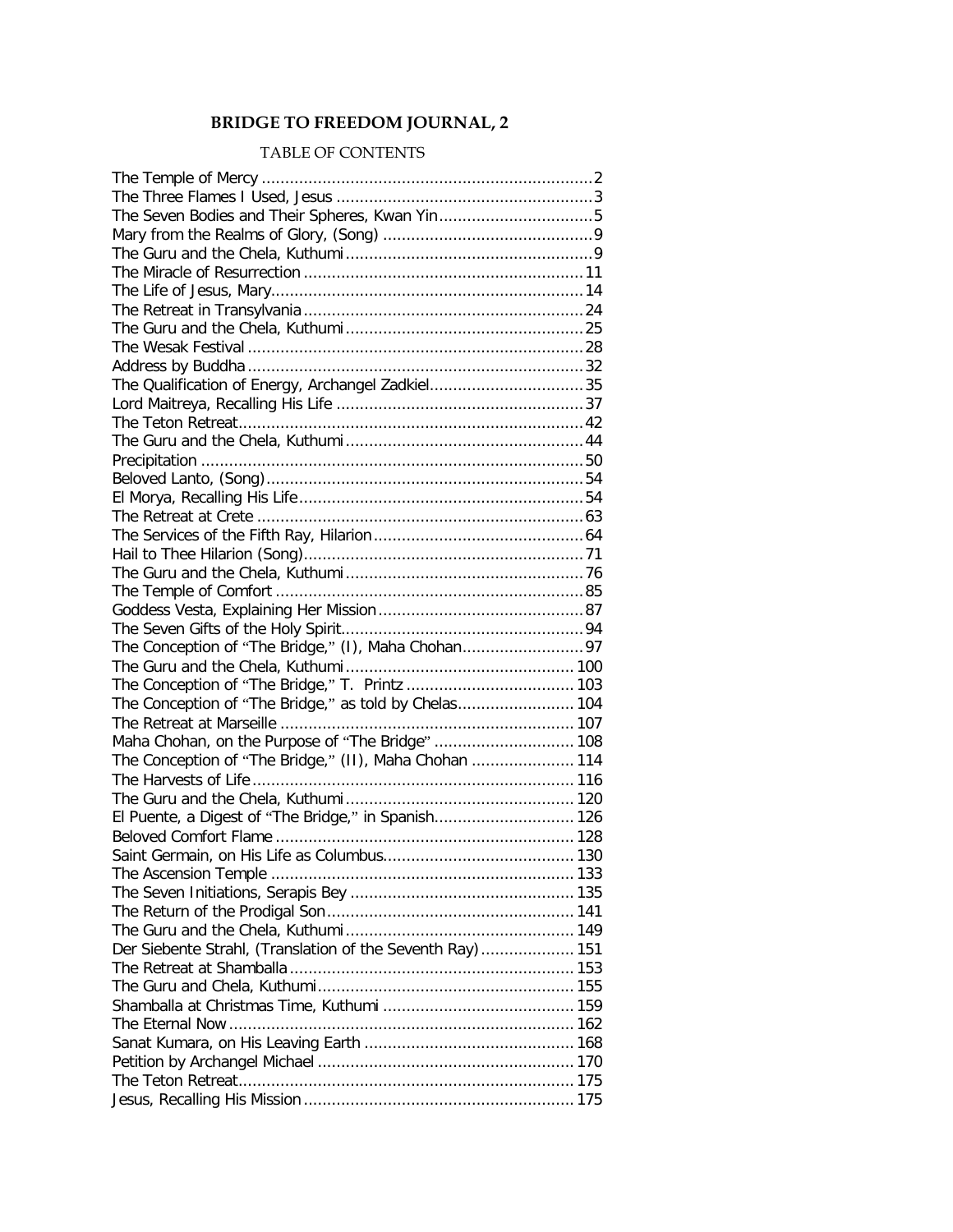| The Purpose of the Bridge to Freedom, El Morya  212      |  |
|----------------------------------------------------------|--|
|                                                          |  |
|                                                          |  |
|                                                          |  |
|                                                          |  |
|                                                          |  |
|                                                          |  |
|                                                          |  |
|                                                          |  |
|                                                          |  |
|                                                          |  |
|                                                          |  |
|                                                          |  |
|                                                          |  |
|                                                          |  |
|                                                          |  |
|                                                          |  |
|                                                          |  |
|                                                          |  |
|                                                          |  |
|                                                          |  |
|                                                          |  |
|                                                          |  |
|                                                          |  |
|                                                          |  |
|                                                          |  |
| Preventing the Eruption of a Volcano, El Morya 280       |  |
|                                                          |  |
|                                                          |  |
|                                                          |  |
|                                                          |  |
|                                                          |  |
|                                                          |  |
|                                                          |  |
|                                                          |  |
|                                                          |  |
| Address to Students at July 1954 Conclave, El Morya  309 |  |
| Transmuting the Karma of Many Years, St. Germain  315    |  |
| Signing the Declaration of Independence, G. Lippard  326 |  |
|                                                          |  |
|                                                          |  |
|                                                          |  |
|                                                          |  |
|                                                          |  |
|                                                          |  |
|                                                          |  |